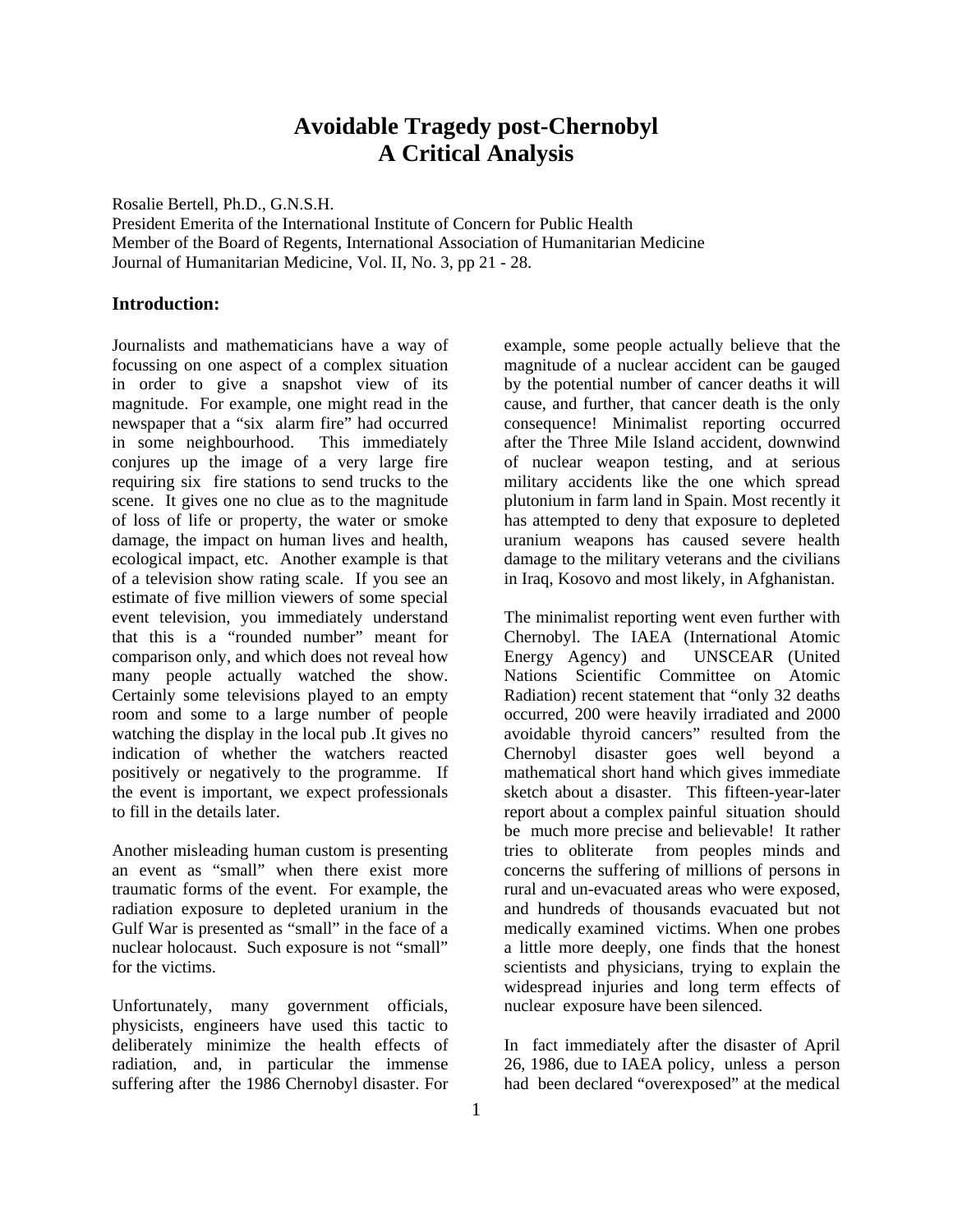tent set up for the "liquidators" of the disaster, he or she was officially considered to be a "radio-phobia" case, a purely psychological phenomenon. Local physicians told people that there would be no medical effects of exposure, until, perhaps in ten or twenty years they may happened to develop cancer. But, not to worry! These future radio-genic cancers would be indistinguishable from "natural" cancers. The physicians soon learned from direct evidence of pathological injuries that this information from the physicists was less than candid. It was not surprising to learn that those who tried to minimize the disaster were the same people charged with promoting nuclear industries, for example, marketing nuclear reactors to the developing nations.

The experience of Chernobyl is not unique, but follows the secrecy pattern used at many lesser accidents which were mishandled in the same way. This has occurred both in the developed and developing world. In particular, I would note the radioactive pollution of the Mitsubishi Asian Rare Earth facility in Bukit Merah, Malaysia, the radioactive waste dumped in Nigeria and the contaminated food distributed to Egypt, Papua New Guinea, India and other countries during the Chernobyl disaster clean up.

However, the health problems due to Chernobyl continue to be very acute right now, and demand international attention and action. Scientists and physicians are deprived of their freedom, and the people, especially the children, are suffering. This crisis can serve to point out the serious secrecy, vested interest and collusion of international agencies protecting nuclear technologies. The public face of the nuclear industry has been "clean and safe". It is important to unmask this public face, serving as a warning to economically developing countries deciding on energy technologies and bringing needed humanitarian aid to the victims. Preserving the false image of nuclear technology keeps the industry and nuclear agencies in business.

#### **Lessons from Hiroshima and Nagasaki:**

Unlike the general study of toxic materials, handled by Toxicologists, the field of radiation and health has been dominated by physicists, engineers and mathematicians since the dawn of the nuclear era in 1943. Their health related communications differ radically in content from similar communications of health professionals in Toxicology, Occupational or Public Health. This field of radiation health was, with a few exceptions, taken over by the physicists of the Manhattan Project after World War II, in their effort to contain the secrets of the nuclear age. Radiation was an effect of the atomic bomb. Secrecy caused these "hard scientists" to fail to consider the broad range of responses and varieties of vulnerabilities possessed by a living population exposed to this hazard. Such variation in biological responses would have been expected by health professionals..

Because of Hiroshima and Nagasaki, most people now know about acute radiation exposure syndrome, with vomiting, hair falling out, alterations in blood cells, etc., and this bit of information has been translated into a naive belief on the part of the public, that unless acute radiation sickness has been documented (often by the government physicists) any subsequent severe illness observed in radiation exposed persons is due to something, anything, but not radiation exposure. This has some historical validity, but at Chernobyl with millions of exposed persons in rural un-evacuated areas, hundreds of thousands evacuated but not medically examined, and with the population's continuous ingestion of contaminated foods for the past fifteen years, demanding documentation of radiation sickness is ridiculous. Even in the Japanese cities radiation sickness went undocumented for many victims. Radiation injury is not predicated on documentation of acute radiation sickness, but rather on the alteration of a cell leading to a fatal cancer. It is well documented the these cellular level events can occur well below the level of exposure which causes overt sickness. The amount of energy released by just one nuclear transformation of one atom of a radioactive material is measured in thousands or millions of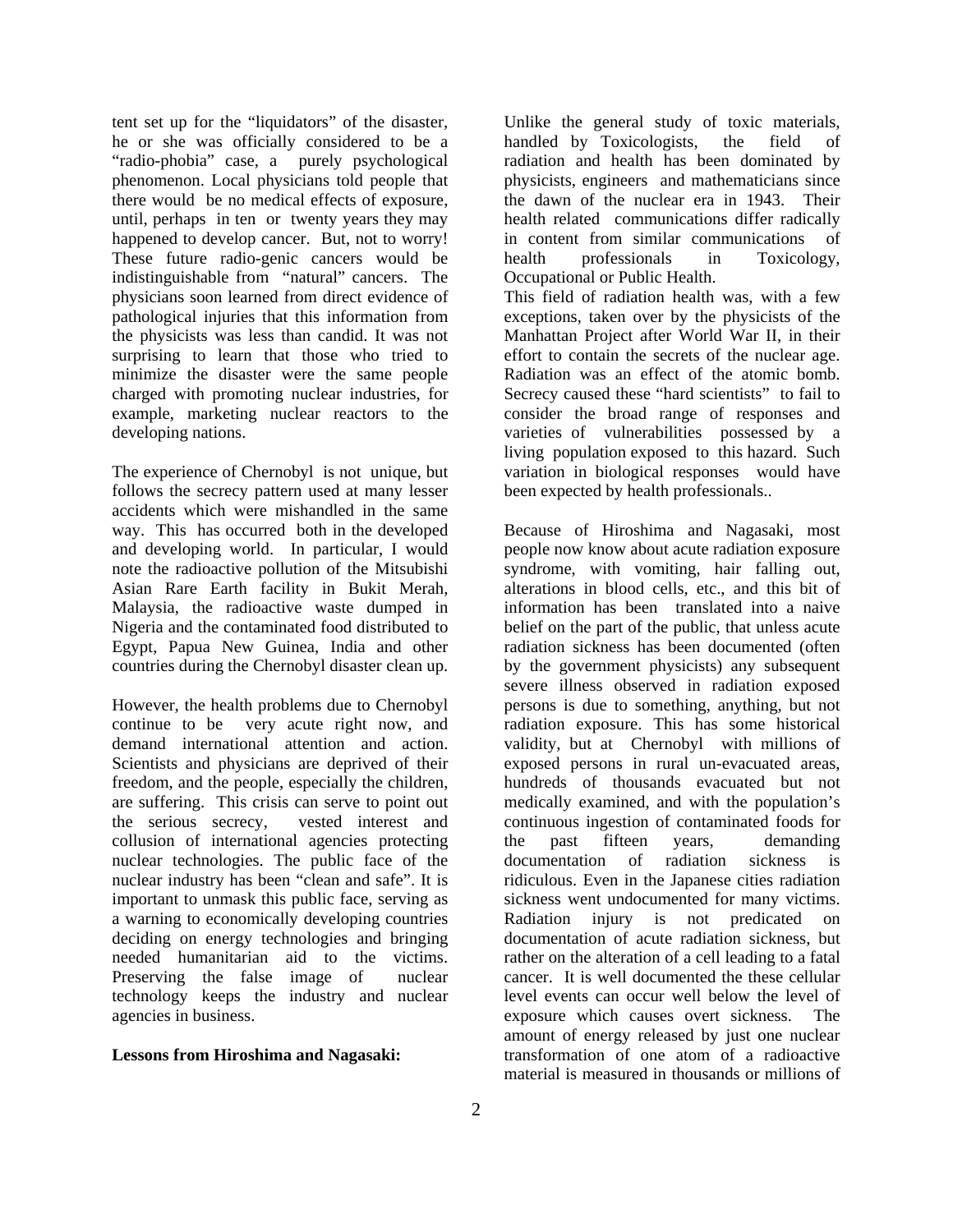electron volts. It requires only 6 to 10 electron volts to break the molecular bounds in the cellular DNA and RNA which carry the genes for life.

In Hiroshima and Nagasaki (1945), exposure and subsequent health records were not complete. The research stations did not begin to select a study population until after the 1950 Japanese census identified survivors and a 1967 dose estimate was derived by the scientists at Oak Ridge National Laboratory in the U.S.. Deaths prior to 1950 were ignored. Death certificates, which were at times incomplete, were used to determine first cause of death of the study population. Cancers which were not fatal were not reported until 1994. Most survivors are still alive so their "cause of death" has not yet been studied. Other non-cancer health problems were considered to be "not of concern" and have not been systematically reported.

There were persons who entered the contaminated territories of Hiroshima and Nagasaki after the fire died down, or who consumed radioactive contaminated food and water, who experienced radiation sickness, but were not officially recognized as "exposed". They are in the radiation exposure control group. This is easily explained to the mathematician, who is told that the Hiroshima and Nagasaki studies looked for the effects of the immediate penetrating radiation from the exploding bomb on the persons who were within three kilometres of the hypocenter at that moment. For the military person looking for information on the health effects of radiation due to the bomb, this artificial limitation made some sense. However, if a civil society is seeking information on the effects of man-made radiation on the human body, then all sources of that man-made radiation, including that from nuclear fall-out, food and water contamination, residual radioactive debris at the bomb site, etc., is important. Changing the definition of "exposed to man-made radiation" to mean "exposed to the bomb", and then using this research to back public and occupational health policy is problematic to say the least!

Because of this concentration on the first flash of the atomic bomb, serious mistakes have been made by the radiation physicists in estimating the biological damage done by ingested or inhaled radioactive particles, many of which remain in the body for a long time and even enter into biochemical reactions of the cell's genetic material.

It is this atomic bomb study which appears to be dictating much of the inappropriate behaviour of officials with respect to the medical treatment of survivors of Chernobyl and other nuclear accidents. It has also caused harsh treatment of the honest scientists and physicians who spoke directly for the needs of the exposed suffering people. Many of these scientists and physicians, now in prison or effectively silenced, have conducted well designed and executed scientific studies.

Due to the complications generated by the study of external irradiation by a bomb being used to evaluate civilian exposures to inhaled or ingested radioactivity, and the use of this research to educate young physicists and nuclear engineers, many scientific blunders and administrative problems were generated. The failure to deal with the whole breadth of radiation problems became entrenched in the very agencies which were created in the 1950's to protect the public at risk from atmospheric nuclear testing. I will try to unravel the problems with the International Atomic Energy Agency (IAEA), the United Nations Scientific Committee on Atomic Radiation (UNSCEAR), the International Commission on Radiological Protection (ICRP), the U. S. National Academy of Science Biological Effects of Ionizing Radiation Committee (BEIR) and the World Health Organization(WHO). All of these organizations, except WHO, which was relegated to treating the victims rather than understanding the problem, play key parts with respect to current radiation and public health policies and understandings. Ironically, the World Health Organization, created by the United Nations in 1948, was not given any role in the health assessment of this global threat to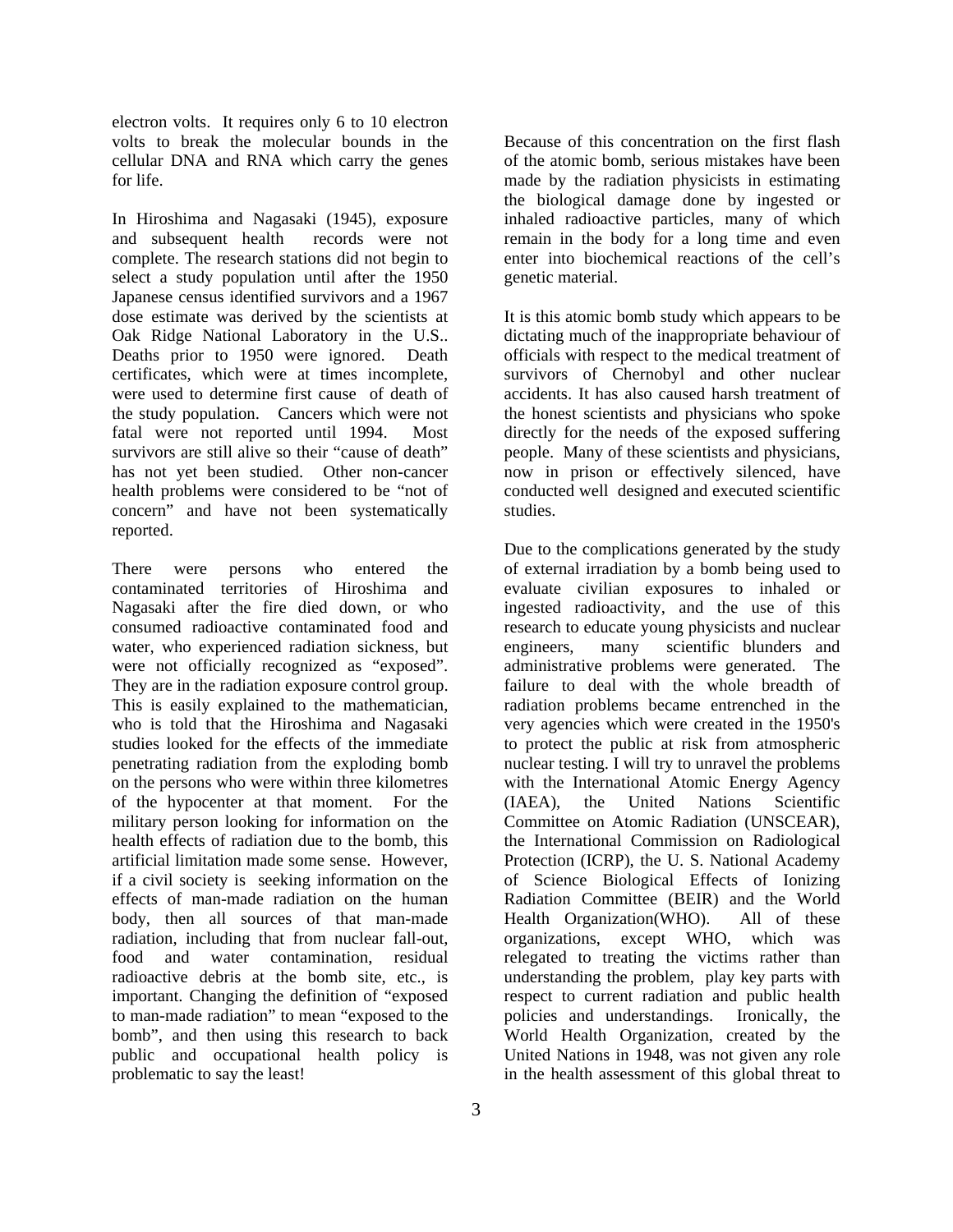human and ecological health.

## **United Nations Initiatives:**

Nuclear bombs were first used in war in 1945, when the U. S. used them against Japan in Hiroshima and Nagasaki. As early as 1946, the U. S. began atmospheric testing of nuclear bombs in the Marshall Islands, in the Pacific Ocean. The former Soviet Union demonstrated that it had the nuclear bomb in 1949, and there was tangible fear of a nuclear exchange during the Korean War. The U.K. began nuclear weapon testing off the coast of Australia in the 1950s, and then on the continent itself and in the Pacific Islands.

The first atomic bombs were based on fission, and because of this they were limited in their destructive power. The force of the explosion blew apart the fissioning materials, terminating the explosive energy release. In 1954 the U. S. tested a thermonuclear device (hydrogen bomb), called Bravo, at Bikini Atoll in the Marshall Islands, demonstrating that a nuclear device with unlimited power could be built. This one was about one thousand times more powerful than the Hiroshima bomb. It was this military accomplishment which prompted the "Peaceful Atom" speech of President Dwight Eisenhower before the United Nations in 1954.

The speech followed a shift in U. S. Military Policy to dependence on nuclear bombs and a rush toward production of uranium and the technology necessary to carry this out a major weapon replacement programme: uranium mining and milling, uranium processing facilities, nuclear fuel fabrication facilities, nuclear production reactors, reprocessing facilities and the hazardous transportation and waste associated with each of these industries. In order to obtain American and global cooperation during peace time, there was a perceived need for commercial or so called "peaceful uses" of nuclear technologies which would justify everyone's cooperation in the nation and the international community. Nuclear electrical production was billed as capable of fulfilling all of the energy needs of

the developing world, and being "too cheap to meter". It was promoted as the hope of preventing future wars since no country would be in need!

The United Nations responded by creating in 1955, UNSCEAR (Res 913(X) 1955) to "assess and report levels and effects of exposure to ionizing radiation". According to the UNSCEAR website, "governments and organizations throughout the world rely on the Committee's estimates as the scientific basis for evaluating radiation risk, establishing radiation protection and safety standards, and regulating radiation exposure." UNSCEAR was envisioned as an organization of physicists, who at that time were the only ones who could measure radiation since it escapes our senses and requires specialized instruments for detection. They were the experts on the hazard of ionizing radiation, but failed to have the expertise to predict the varied human response to exposure to this hazard. In an odd way, perhaps because of their training in physics, they managed to average all exposures over the entire population of the world, now some six billion people. Natural background, because it is ubiquitous, rather homogeneously exposes everyone. However a localized accident or relatively small work force's exposure, when averaged over the whole population can be made to seem trivial. It is not trivial to those who receive the exposure!

UNSCEAR became primarily a reporting agency, detailing the measurement of radioactive fallout, worker exposures and eventually emissions from nuclear power plants. I would assume that legislators saw this agency as providing independent monitoring of nuclear activities as a check on predicted pollution and theoretical estimates of harm. Unfortunately, UNSCEAR incorporated into its midst those same scientists who were making the predictions and estimating "no harm from low level radiation". No other industry is allowed to monitor itself. We do not ask the tobacco companies to tell us about tobacco's harm, or the pesticide companies to tell us the effects of their products on children. More on this point later.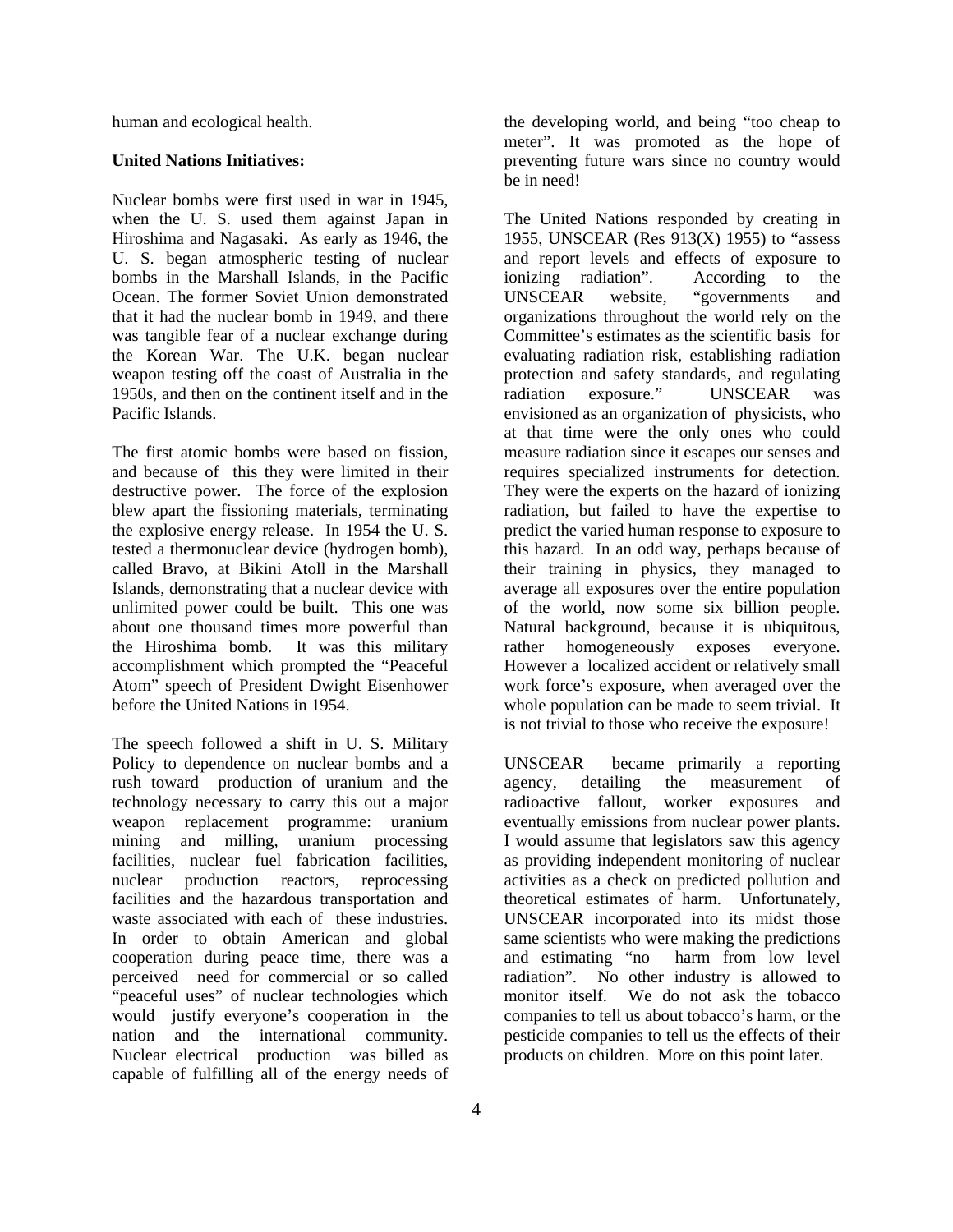In 1957, in response to the "Peaceful Atom" speech, the U.N. also established the IAEA, which describes itself as "an independent" intergovernmental, science and technology based organization, in the U. N. family, that serves as the global focus point for nuclear cooperation." Its mandates is described as: "to promote peaceful uses of nuclear technology, develop safety standards, and verify that nuclear weapon technology did not spread horizontally to the non-nuclear Nations". They had no mandate with respect to the nuclear weapons of the five nuclear states. Because of their nuclear watch-dog task, IAEA reports directly to the U.N. Security Council.

## **Response of the World Health Organization:**

In 1957, the World Health Organization, which had been founded by the U.N. in 1948, became alarmed about the atmospheric nuclear testing and the proposed expansion of this technology for "peaceful uses". It called together eminent geneticists to consider the threat this exposure would pose to the human and ecological gene pool. Prof. Hermann Muller, the geneticist who received a Nobel Prize for his work on genetic mutations of the fruit fly, using ionizing radiation, in 1944, was a participant at this conference. Although the United States had not sent him as its delegate, he received a standing ovation at the conference for his work, and he consistently opposed extension of nuclear technology into civilian uses. The conclusion of this expert group was that there was not enough information available in the scientific community to assure the integrity of future generations should the burden of ionizing radiation exposure be increased. They called for extreme caution and further genetic investigations, especially in Kerala, India, where there is a high natural background level of radiation, and people have lived in this environment for hundreds of years. These recommendations were never implemented by governments anxious to get on with nuclear activities.

Later an independent NGO in India studied genetic damage in the high radiation background

area and found it indeed significantly increased. An Article by B.A.Bridges in Radiation Research (Vol 156, 631-641; 2001) suggests that genetic mutations due to radiation imply that "the nature of the radiation dose response cannot be assumed". There is more complexity than was expected in the health consequences of changed DNA sequences. The serious implications of nuclear pollution for future generations is still an area of research demanding more than ordinary caution.

One can guess at the politics behind a second WHO conference, called later in 1957, of Psychiatrists to consider the Public Health impact of peaceful nuclear activities. These professionals concluded that such activities could cause undo stress to the population because of the association with the atomic bombs. One finds that this has become a mantra for the physicists who have subsequently controlled all information relative to the health impact of nuclear technologies. Most recently, when UNSCEAR released its 15 year assessment of the Chernobyl disaster one of its spokespersons, Dr. Neil Wald, Professor of Occupational and Environmental Health at the University of Pittsburgh School of Public Health, stated: "It is important that public misperceptions be reduced as much as possible in this area, because unwarranted perception and fear of harm can itself produce avoidable health problems, as well as erroneous societal benefit vs risk judgements." Loosely translated, Dr. Wald appears to be saying: "if the public gets upset we will not be able to make our money with this nuclear technology".

After the Three Mile Island accident in 1979, in response to the people's demand for a health study, the government organized a study headed by a Psychiatrist from the Annapolis Naval Academy. He drew concentric circles around the failed nuclear reactor and compared the cancer rates and also the levels of fear and tension of those living with in these layers. A sensible study would have looked down wind for air borne radionuclide effects, and down stream for the water borne effects. This official study found only fear, which was positively correlated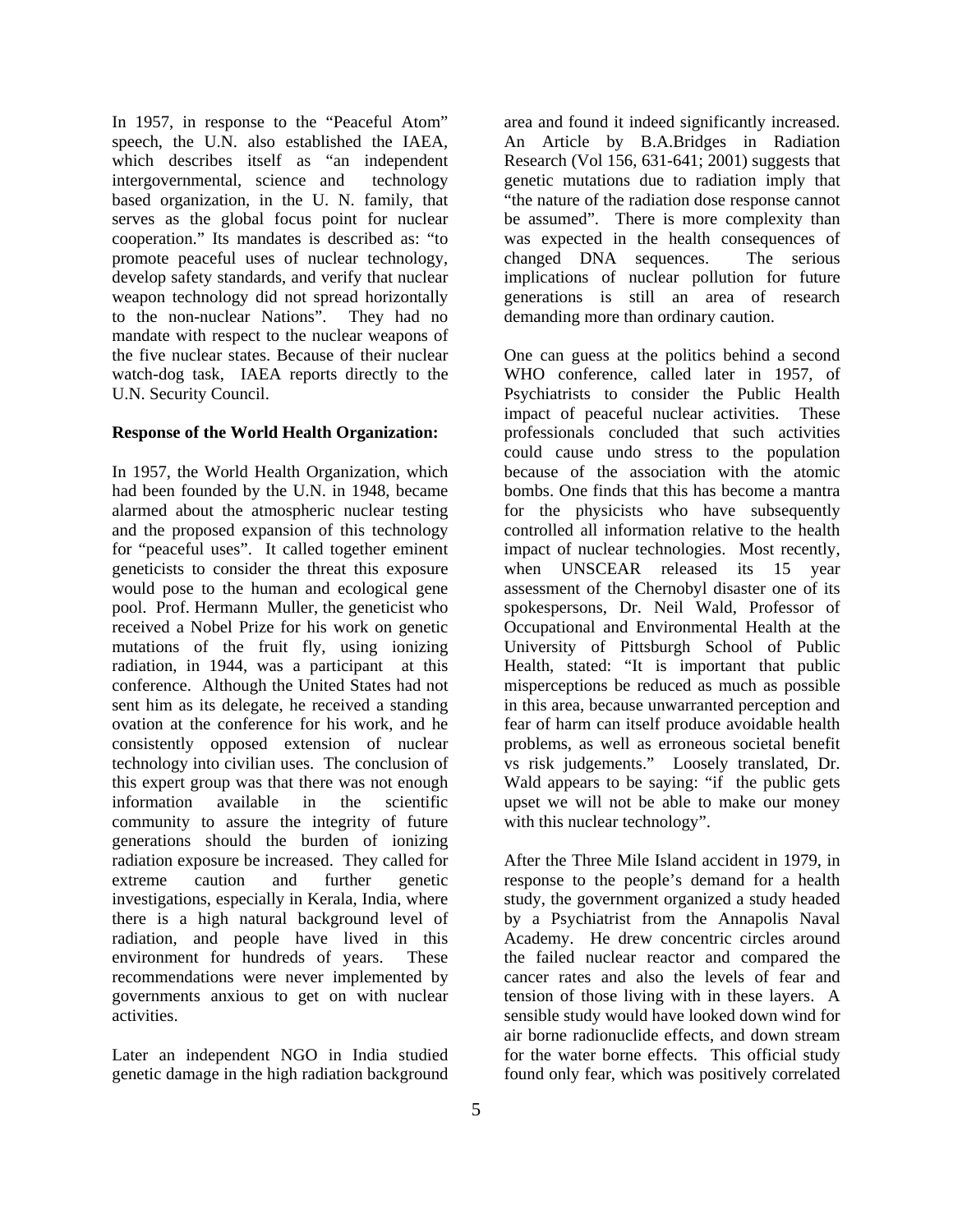with distance from the plant.

There were about 2000 injury cases from the TMI population taken to court for compensation of health damage due to the radiation exposure. The nuclear company fought all the way to the U.S. Supreme Court against the courts even hearing these cases, and lost. Then the industry found an old law stating that an expert witness must use the methodology used by other professionals in their field, and using this, the nuclear company managed to disqualify every expert witness (physicians, epidemiologists, botanists, biologists) brought in by the victims. The physicists and engineers claimed sole expertise in the area of radiation health effects. All cases were dismissed by the court without one being heard.

### **A 1959 Deal Between WHO and IAEA:**

This potential conflict between those who wished to exploit the new nuclear technology for both profit and military power, and the custodians of the public health, was superficially resolved by an Agreement (Res. WHA 12-40, 28 May 1959) stating that the IAEA and the WHO recognize that ..."the IAEA has the primary responsibility for encouraging, assisting and coordinating research on, and development and practical applications of atomic energy for peaceful uses throughout the world without prejudice to the right of the WHO to concern itself with promoting, developing, assisting and coordinating international health work, including research, in all its aspects." If the reader is confused, so is the writer. To understand this, one needs to know that the health effects of radiation were classified as secret under the U.S. Atomic Energy Act for national security. The "international health work" assigned to the WHO was taking care of the victims. While technically the IAEA and WHO are "equal" in the U.N. family, those agencies which report directly to the Security Council, as does IAEA, have more status.

In Article I (3) of the WHO/IAEA agreement, it is stated that "Whenever either organization proposes to initiate a programme or activity on a

subject in which the other organization has or may have a substantial interest, the first party shall consult with the other with a view to adjusting the matter by mutual consent". This clause seems to have weakened the WHO from investigating the Chernobyl disaster, and gave the IAEA a green light to bring in physicists and medical radiologists to assess the damage relative to their limited knowledge of the health effects of radiation. (Note: while radiologists use ionizing radiation in their work, they deal with health damage only after the patient receives therapy levels of radiation.) This first evaluation used a different epidemiological protocol in each geographical area and with different age groups, eliminated all concern for cancers as not having sufficient latency periods and failed to note the extraordinary epidemic of thyroid diseases and cancers. From the point of view of Medical Epidemiology they failed miserably to deal with the reality. The director of this 1991 Epidemiological study, Dr. Fred Mettler, is a Medical Radiologist. There were no Epidemiologists, Public Health professionals or Toxicologists on the IAEA Team.

### **The Self-Established ICRP:**

UNSCEAR has continued to be the measurement agency, which verifies that all planned releases of ionizing radiation to the environment, and all exposures of workers, are "acceptable". It fell to the IAEA to "establish or adopt, in collaboration with other competent international bodies, standards of safety for the protection of health and to provide for the application of these standards".

Neither the IAEA nor UNSCEAR turned to the WHO to develop such protective health standards. Instead they both turned to a selfappointed non-governmental organization formed by the physicists of the Manhattan project together with the Medical Radiologists, who had organized themselves in 1928 to protect themselves and their colleagues from the severe consequences of exposure to medical X-ray.. This new organization, called the ICRP (International Commission on Radiological Protection), has a Main Committee of 13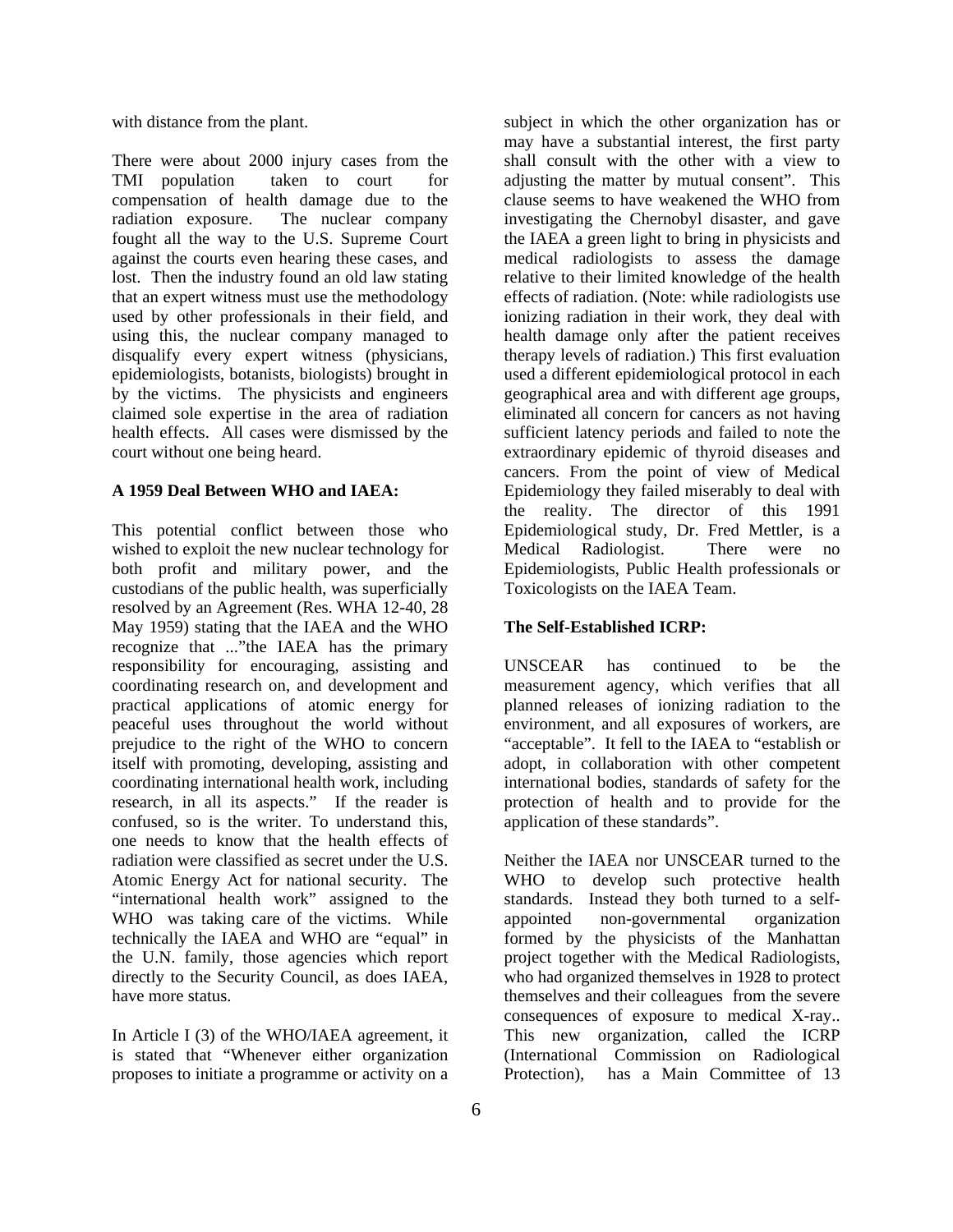persons who make all decisions. Members of this Main Committee were originally self appointed, and have been perpetuated by being proposed by current members and accepted by the current executive committee. No outside agency can place a member on the ICRP, not even the WHO.

The UNSCEAR 2000 Report was prepared by a Committee including the following seven persons who also serve on the thirteen person Main Committee of ICRP: Prof. Roger Clark (currently the Chair of ICRP), Prof. Rudolf M. Alexakhim, Dr. John D. Boice Jr., Prof. Fred A. Mettler Jr.(the same radiologist who headed the IAEA Chernobyl epidemiological study), Dr. Zi Quiang Pan, and Dr. Yasuhito Sasaki.

It is the ICRP which makes recommendations for the protection of human health for workers and the general public. By their own admission, they are not a public or environmental health organization. They have given themselves the task of recommending a trade-off of predictable health effects of exposure to radiation for the benefits of nuclear activities (including the production and testing of nuclear weapons). Their recommendations were first set in 1957, when the medical radiologists accepted the proposal which had been hammered out by the British, Canadian and American physicists after World War II.

The original recommendation that workers be allowed 15 rad (150 mSv) per year was opposed by the British NRPB and an independent committee called the BEAR (Biological Effects of Atomic Radiation) funded in the U.S. by the Rockefeller Foundation. This forced the ICRP to reduce their recommendation for nuclear workers to 5 rad (50 mSv) per year. Maximum permissible doses for members of the public were ten times lower. This recommendation remained in effect until 1990, when under pressure from more than 700 scientists and physicians, and after a reassignment of doses at the atomic bomb research centres, the worker exposure was reduced to 2 rad (20 mSv) per year, while exposures to the public were reduced by another factor of five to 0.1 rad (1 mSv) per

year.

#### **Who Takes Responsibility?**

It is important to note that no agency takes responsibility for these recommendations, and the WHO is excluded from professional collaboration or comment on them. ICRP recommends, and the Nations are free to implement or not these recommendations. The Nations generally accept ICRP recommendations claiming that they do not have the expertise or money to derive their own standards. The recommendations are for a risk benefit trade off, and do not pretend to be based solely (or primarily) on protecting the public or worker health.

IAEA states: "The underlying biological basis of the standards over the last several decades has rested primarily on the UNSCEAR. This Committee was originally formed during the period of atmospheric weapon testing to assess the physical processes and health effects of fall out, but has since broadened its remit considerably".

UNSCEAR contains and depends on the leaders of the Main Committee of ICRP. Those who set the standards also judge them to be adequate! Usually scientific theory is tested against reality and rejected if it fails to conform. Radiation health predictions are tested against the reality of the victims, and if reality fails to conform to theory, reality is rejected. The suffering is blamed on some unknown cause!

Another body that also assesses radiation risk is the BEIR Committee of the U.S. National Academy of Science. The BEIR (Biological Effects of Ionizing Radiation) Committee was established in the U.S. around 1978 to counter accusations that the Nevada atmospheric nuclear tests had caused the deaths of thousands of American babies. BEIR is essentially a report and interpretation of the Hiroshima and Nagasaki studies of the effects of the atomic bomb, as previously discussed. These atomic bomb studies do not underpin the radiation standards, which actually were established some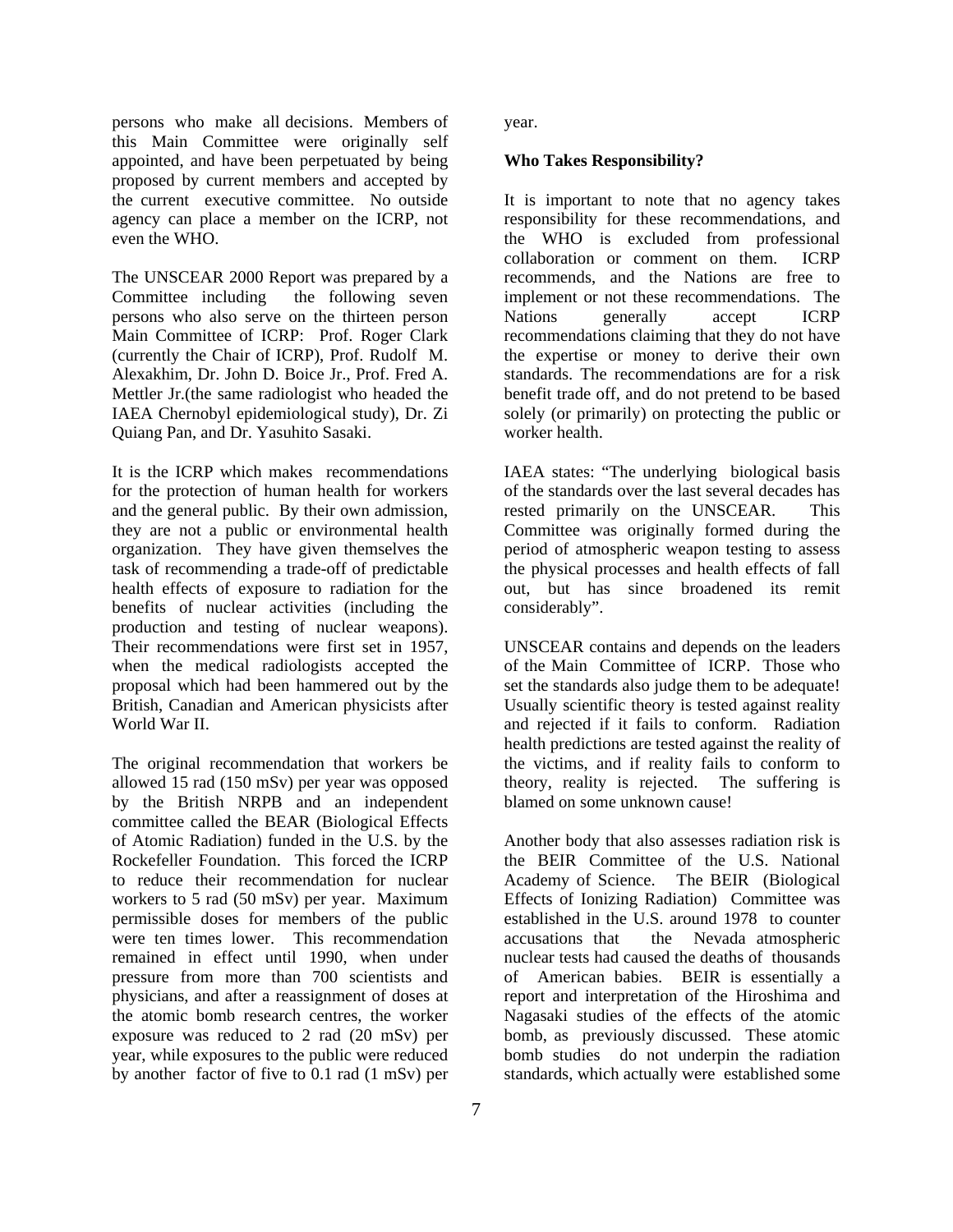17 years before the 1967 dose assessment for atomic bomb survivors on which the atomic bomb studies are based was completed.

IAEA radiation standards for nuclear waste were made "on the basis of recommendations by a number of international bodies, principally ICRP, and estimations of radiation risks made by UNSCEAR . IAEA Safety Requirements for radioactive waste, including standards, codes of practice, regulations, etc., "may be adopted by Member States at their own discretion for use nationally". These IAEA requirements are mandatory *only* for the IAEA itself.

#### **What happened to the people of Chernobyl?**

One can easily imagine that there were civilian victims of radiation sickness in the midst of the chaos during and after the Chernobyl disaster who were never seen at Hospital Six in Moscow! However, the IAEA (International Atomic Energy Agency) continues, even in 2002, to insist that only 32 persons died of radiation exposure at Chernobyl! These "counted" deaths were all men from the fire fighting brigade identified as seriously exposed and sick by the heroic physicians and other health personnel at the emergency medical tent near the crippled reactor. This type of counting goes even further than the usual mathematical and journalistic approach - it deliberately and maliciously minimizes the scale of this disaster and leaves the public vulnerable. Those who were exposed suffer without appropriate medical recognition and help, while those at a distance remain unprepared for another, perhaps worse, disaster.

Moreover, since the land contaminated by the failed reactor was poisoned, the fruits and vegetables grown on it, and the domestic animals who feed on it, and their milk and meat, are also contaminated. Russia, Ukraine and Belarus have taken this contaminated food and with the advise of the IAEA, have mixed it with un-contaminated food from other parts of the former Soviet Union. This diluted (or adulterated) food has been given to the people to eat, subjecting them to continuous low doses

of internal contamination with radionuclides for the last fifteen years. In Belarus, people actually received money from the government for moving back onto the badly contaminated areas and setting up new farms.

The false claims of the IAEA have also failed to rally the international community to help the victims of this disaster. People have not responded internationally, with their characteristic generosity, to the tremendous needs of the people whose heath and lives were cruelly disrupted.

The IAEA and its companion body, UNSCEAR (United Nations Scientific Committee on the Effects of Atomic Radiation) have gone even further in the Spring of 2002, by recommending that Chechen and Central Asian refugees repopulate the still contaminated area around the failed reactor. This raises some very serious questions about the mismanagement of information and communication around this serious disaster.

These two UN agencies, namely, IAEA and UNSCEAR (and their partner the ICRP), have apparently supplanted the WHO (World Health Organization) in speaking to the health risks of this nuclear technology, and in particular, to the post-Chernobyl contamination of the people and the land. Whether or not this land is fit for inhabitation, or for food production requires health assessment, not a promotional OK from two agencies which have financial ties to the polluting industry!

The WHO tried to take some initiative on behalf of the suffering people, and in 1996 its Director-General, Dr. Hiroshi Nakajima, organized in Geneva an international conference with 700 scientific experts and physicians, many of whom came from Russia, Belarus and Ukraine. The IAEA, which to its dismay was not invited to jointly sponsor this international conference, nevertheless blocked publication of the proceedings.

The physicians of Chernobyl then organized a conference in Kiev, Ukraine, in June 2001, and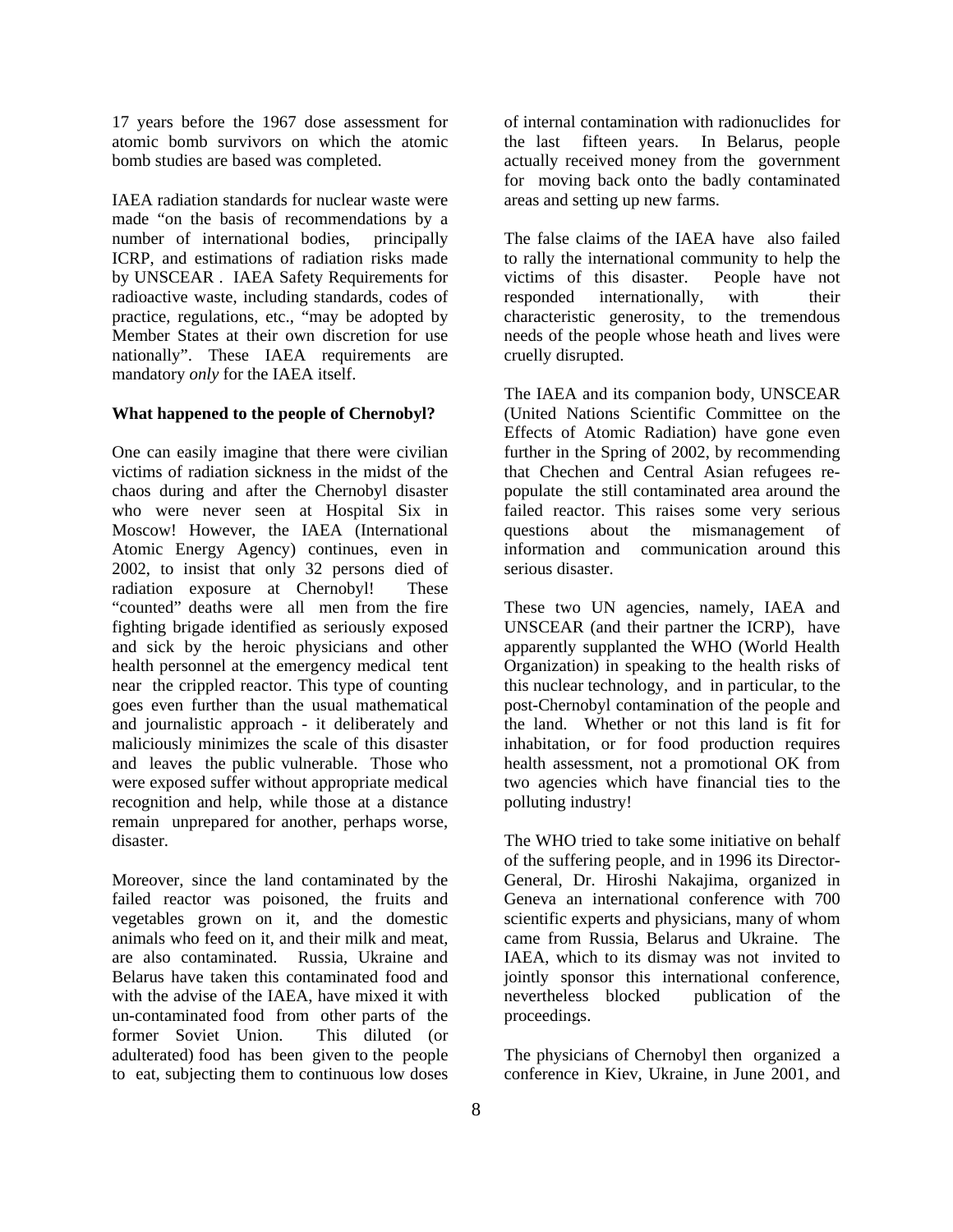invited Dr. Nakajima (who was no longer Director-General of WHO) to be their Honorary President. He was asked about the proceedings of the 1996 WHO Conference about the health of the Chernobyl victims which had never been published. He answered as follows: "I was the Director-General and I was responsible. But it is mainly my legal department... Because the IAEA reports directly to the Security Council of the United Nations. And we, all specialized organizations, report to the Economic and Social Development Council. The organization which reports to the Security Council, - not hierarchically, we are all equal -, but for atomic affairs ... military use ... and peaceful or civil use ... they have the authority".

Because of the internal UN structure, which is grossly out of date, the voice of the physicians and scientists actually dealing with the situation were not heard. It is outrageous to measure the radiation and then present a theory that no one has been hurt! It is imperative to look at the victims and assess their injury. Internationally, the theoretical voice of the ICRP, an NGO, which speaks through the IAEA and UNSCEAR, has prevailed! All three agencies have a vested interest in maintaining the reputation of nuclear industries as "clean and cheap", even if they arn't!

The representative of the U.N. Office for Humanitarian Affairs, D. Zupka, was present at the Kiev Conference, and he shared with participants the view of Kofi Annan, who estimated that the number of victims of Chernobyl is nine million! They are predicting that this number will increase. However, their voice is overpowered by the "scientific" voice of the ICRP speaking through the IAEA and UNSCEAR. This seems incredible, but is the heavy burden which we suffer as a legacy of the nuclear secrecy.

Because of the self-serving theoretical predictions and safety recommendations of the ICRP which colour the expectations of these radiologists, physicists and engineers, even when they are confronted with the reality of the suffering of the Chernobyl victims, these

scientists strongly declare that the observed health problems could not be due to the radiation exposure. Health problems are instead assigned to an unidentified factor in the environment or life-style. Hans Blix, Director of the IAEA at the time of the Chernobyl disaster, went so far as to say: "The atomic industry can take catastrophes like Chernobyl every year". There is an obvious conflict of interest for this agency mandated to promote nuclear technologies!

At the Kiev Conference, Alexey Yablokov, President of the Centre for Political Ecology of the Russian Federation, pointed out that the data used by UNSCEAR had been falsified by the State Committee for Statistics, and the officials were arrested in 1999 for this crime. He charged that UNSCEAR continued to use this falsified data to support its minimization of harm.

The medical research of Prof. Y Bandazhevsky, a medical pathologist, Rector of the Medical Institute of Gomel, in Belarus, had to be presented by a colleague, Prof. Michel Fernex. Prof. Bandazhevsky was under house arrest. Belarus received the heaviest fall out from the Chernobyl disaster. After nine years of research in Chernobyl-contaminated territories, he had discovered that cesium 137 incorporated in food, leads to destruction of those vital organs where the cesium 137 concentrates at higher than average body levels. With his wife, a paediatric cardiologist, Bandazhevsky described what he called "cesium cardiomyopathy", and which others say is a syndrome which will eventually be named after him. The cardiac damage becomes irreversible at a certain level and duration of the cesium intoxication. Sudden death may occur at any age, even in children. After publishing this finding, denouncing government non-intervention policy, and arguing against the lack of resources given to the medical investigation of the disaster, Bandazhevsky was arrested, tried and condemned to prison for eight years.

The trial of Prof. Bandazhevsky was observed by lawyers from the Organization for Security and Cooperation in Europe (OSCE), from the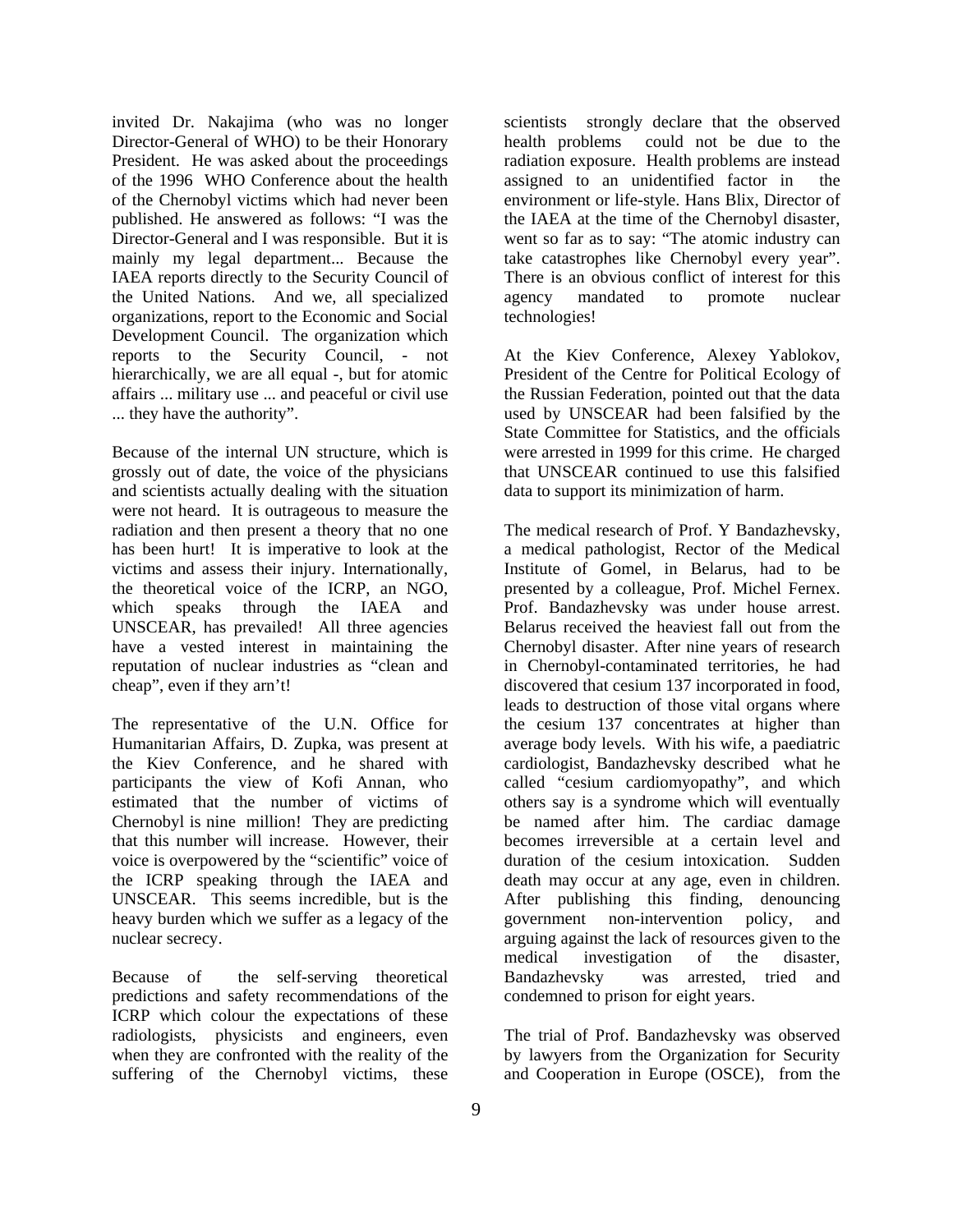French Embassy in Minsk, and from Amnesty International. These observers documented irregularities and legal errors from the time of his arrest. In the middle of the night of July 13,1999, Prof. Bandazhevsky was arrested by a group of police officers, who informed him that the arrest was by presidential decree aimed at fighting terrorism. This was never charged in court. In fact, it was not until four weeks after his arrest, August 1999, that he was finally charged with taking bribes. These proved to be trumped up charges by two defendants who later recanted their testimony saying it was forced under duress and threats. Prof. Bandazhevsky was denied access to a lawyer for the entire duration of his detention, and during the trial there were serious breaches of Belarussian and international Law. Amnesty International has listed Prof. Bandazhevsky as a prisoner of conscience. He is not well, and his important research is being kept from his scientific and medical colleagues.

Professor Bandazhevsky is not alone. The Russian, Belarussian, and Ukrainian medical community, though silenced in international

1. WHO should be mandated to review all radiation research and to recommend health based safety regulations. This mandate should be carried out by health professionals, including epidemiologists, oncologists,

occupational and public health specialists, geneticists and paediatricians, (not linked with the nuclear industries or nuclear medicine) rather than other scientists.

2. The IAEA mandate to promote "peaceful nuclear technologies" should be withdrawn.

circles, was still present and active in alleviating the suffering and noting the causes of their people's pain. Many have carried out detailed high quality scientific studies on the genetic, teratogenic and somatic damage done by radiation exposure. They have confirmed their analyses by demonstrating the effects in animal experiments. The rest of the world is being deprived of this research through heavy handed silencing of the scientists by their national authorities, acting on the recommendations of the IAEA and UNSCEAR (and especially ICRP).

# **Recommendations:**

While many individuals have been trying to make known this major U,N, problem, it has been difficult to get this complex situation across to the public in "sound bites". Serious study on the part of the U.N. will be needed to undue all of the damage caused. However, it seems possible to make the following recommendations to the United Nations:

> 3. The IAEA mandate to safeguard the spread of nuclear weapons should be expanded to include monitoring the reduction and abolition of all nuclear weapons in the nuclear nations.

4. The UNSCEAR mandate needs to include the monitoring of increasing levels of background radiation and nuclear emissions from reactors and nuclear accidents. They should not be entrusted with estimating risk, which is the prerogative of the WHO.

5. Decisions relative to